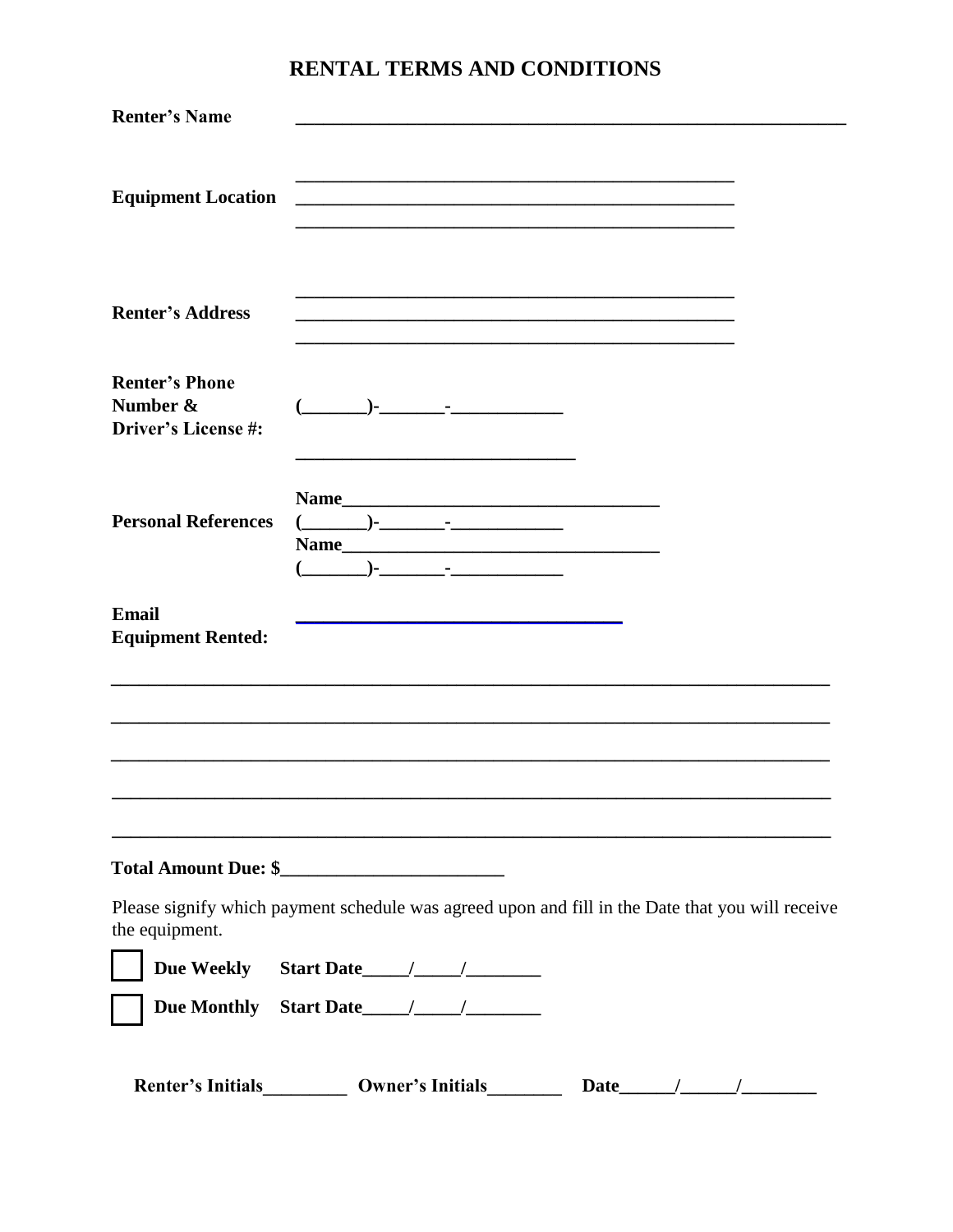This contract shall be governed by the laws of the State of Indiana in Vnderburgh County and any applicable Federal Law. You must provide a picture/copy of your ID or Driver's License when signed.

- 1. **RENTER** shall keep the Equipment in a good state of repair, normal wear and tear excepted, and is responsible for any damage to, loss or theft of the Equipment that occurred during the Rental Period.
- 2. **RENTER** shall pay **SpectrumSound.com** full compensation for replacement and repair of any Equipment (transmitters, headsets, receivers and accessories and any components thereof) that may be damaged, lost or stolen during the Rental Period. **SpectrumSound.com** invoice for replacement or repair costs is conclusive as to the amount **RENTER** shall pay under this paragraph for repair or replacement.
- 3. **RENTER** shall not remove the Equipment from the address of **RENTER** or the location shown herein as the place of use of the equipment without prior written approval of **SpectrumSound.com**.
- 4. The equipment shall be picked up by **RENTER** and returned to **SpectrumSound.com** at the **RENTER**'s risk, cost and expense. Unless otherwise specified by the written consent of **SpectrumSound.com**.
- 5. No allowance will be made for any rented Equipment or portion thereof which is claimed not to have been used. Acceptance of returned Equipment by **SpectrumSound.com** does not constitute a waiver of any of the rights **SpectrumSound.com** has under the rental agreement.
- 6. **SpectrumSound.com** may terminate this agreement immediately upon the failure of **RENTER** to make rental payments when due. **SpectrumSound.com** may or may not also charge a fee of \$20 plus \$10 per day and the accumulated rent amount when payment is late. The fees previously listed become effective after the first seven days of non-payment.
- 7. **SpectrumSound.com** makes no warranty of any kind regarding the rented Equipment, except that **SpectrumSound.com** may replace the Equipment with identical or similar Equipment if the Equipment fails to operate by the manufacturer's specifications and operation instructions but only if **SpectrumSound.com** has available Equipment in its possession. Such replacement shall be made as soon as practicable after **RENTER** returns the non-conforming Equipment.
- 8. **RENTER** indemnifies and holds **SpectrumSound.com** harmless for any and all injuries or damage due to the use of Equipment and all consequential and special damages for any claimed breach of warranty.
- 9. **RENTER** shall pay all reasonable attorney and other fees, the expenses and costs incurred by **SpectrumSound.com** in the protection of its rights under this rental agreement and for any action taken by **SpectrumSound.com** to collect any amounts due to **SpectrumSound.com** under this rental agreement.
- 10. **RENTER** must carry insurance satisfactory to **SpectrumSound.com** equal to the value of the Equipment to ensure its full replacement unless agreed otherwise in writing by **SpectrumSound.com**.

| <b>Renter's Initials</b> | Owner's Initials | ')ate |  |
|--------------------------|------------------|-------|--|
|--------------------------|------------------|-------|--|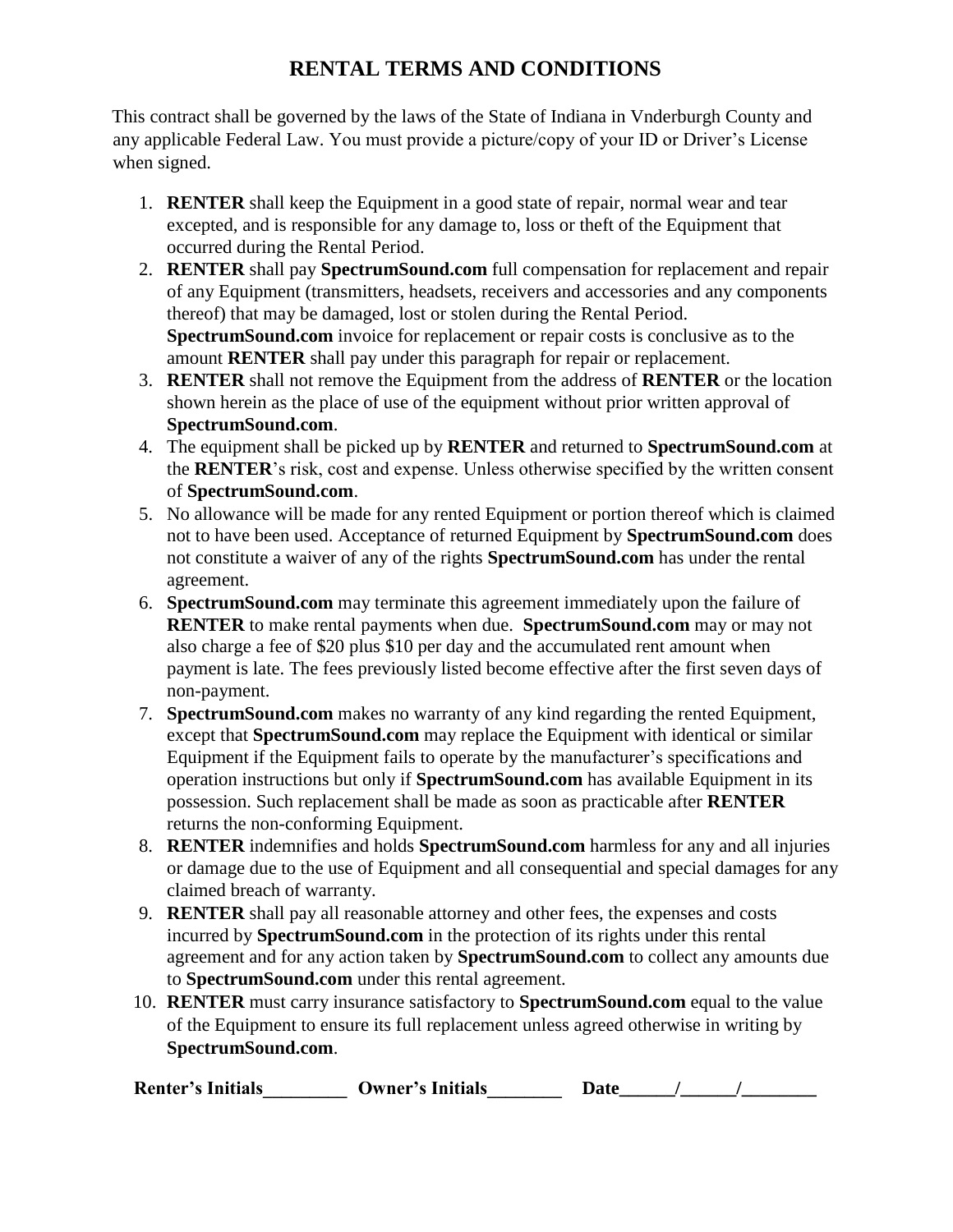- 11. In addition to the fees and amounts listed previously, **RENTER** shall pay a Security Deposit of \$ \_\_\_\_\_\_\_ at the time this Agreement is signed. **SpectrumSound.com** may use the deposit to cover any amounts due under this Agreement.
- 12. **RENTER** shall return Equipment on the date specified in Section 1 in the same condition as **RENTER** received it, except for normal wear and tear. **RENTER** shall return the Equipment to the agreed return location. If Equipment is not returned on said date, **SpectrumSound.com** reserves the right to take any action necessary to regain possession of the Equipment
- 13. No failure of **SpectrumSound.com** to exercise or enforce any of its rights under this Agreement shall act as a waiver of subsequent breaches; and the waiver of any breach shall not act as a waiver of subsequent breaches. **SpectrumSound.com**'s acceptance of payment with knowledge of a default by **RENTER** shall not constitute a waiver of any breach.
- 14. **RENTER** shall not: permit the Equipment to be used by any person who is not authorized to use such Equipment; operate or use the Equipment or permit it to be operated or used in violation of law; operate or use the Equipment or permit it to be operated or used to commit a violation of law; and/or operate, use, maintain or store the Equipment in a manner likely to cause damage to the Equipment.
- 15. Equipment can only be used in a careful and proper manner and shall not be used in any way that is inconsistent with **SpectrumSound.com**'s instructions or manuals.
- 16. **SpectrumSound.com** shall at all times retain **SpectrumSound.com** ship and title to the Equipment. **RENTER** shall immediately notify **SpectrumSound.com** in the event Equipment is levied, has a lien attached or is threatened with seizure. **RENTER** shall indemnify and hold **SpectrumSound.com** harmless against all loss and damages caused by such action. Equipment shall be deemed at all times to be personal property, whether or not it may be attached to any other property.
- 17. In the event any provision of this Agreement is held by a court or other tribunal of competent jurisdiction to be unenforceable, that provision will be enforced to the maximum extent permissible under applicable law, and the other provisions of this Agreement will remain in full force and effect. The parties further agree that in the event such provision is an essential part of this Agreement, they will begin negotiations for a suitable replacement provision.
- 18. Paragraph headings used in this Agreement are for reference only and shall not be used or relied upon in the interpretation of this Agreement.
- 19. **RENTER** may not, without the prior written consent of **SpectrumSound.com**, transfer or assign this Agreement or any part thereof. Any attempt to do so shall be a material default of this Agreement and shall be void.
- 20. This Agreement represents the entire understanding relating to the subject matter hereof and prevails over any prior or contemporaneous, conflicting or additional communications. This Agreement can only be modified by a written amendment signed by the party against whom enforcement of such modification is sought.

**Renter's Initials\_\_\_\_\_\_\_\_\_ Owner's Initials\_\_\_\_\_\_\_\_ Date\_\_\_\_\_\_/\_\_\_\_\_\_/\_\_\_\_\_\_\_\_**